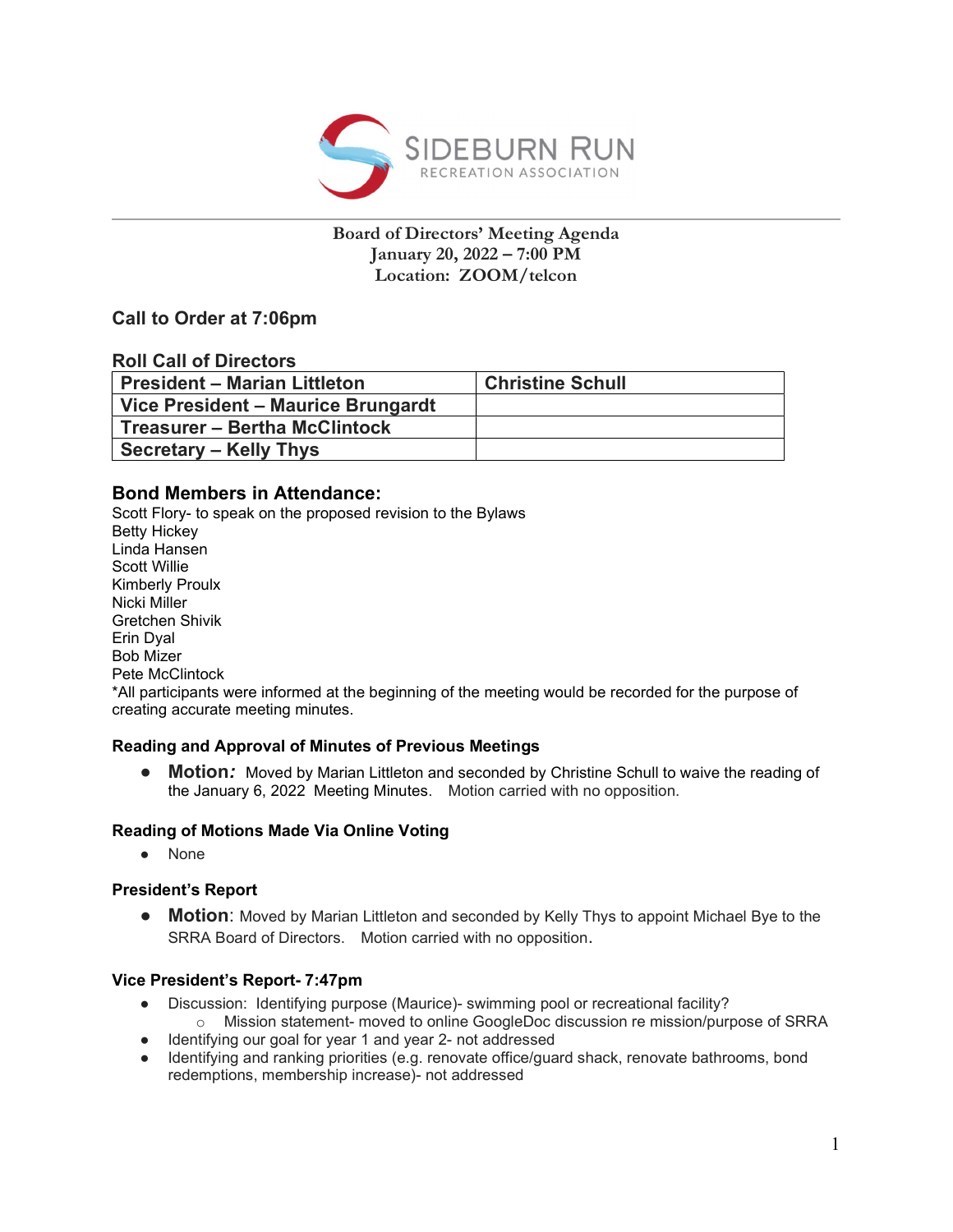● Identify what risk we are facing in light of threats (e.g. lawsuit, bills, damage, competition), vulnerabilities (e.g. insufficient finances, preventative maintenance, limited offerings), and mitigation (effective communication, membership recruitment, fee increase, investment, attractive venue)- not addressed

# Secretary's Report

- Cost of WildApricot will increase as of 2/24/22.
	- o current price: \$972.00 / year, our new price: \$1,188.00 / year
	- $\circ$  Kelly to reach out to WA to negotiate the price of subscription and inquire about potentially reducing our credit card fees

# Treasurer's Report- 8:08pm

- Financial Reports
	- o Discussion: FVC bank CD expires in July. Current interest .03%. Approx.\$29 penalty if we close before July. This money will be put into a Quick books cash account. At this meeting, Marian requested to look into a new CD with a better rate and close the FVC bank account. I will do that but we need to discuss the directive by the board last spring to put the FVC money in quickbooks cash.

### **Discussion of Proposed Budget**

- o Bookkeeper services-
	- Accrual v. cash accounting-
	- Request 'fixed price contracting' with bookkeeper as an alternate to current bookkeeping services.
	- Explore other bids from alternate bookkeeping services
- Motion: Moved by Marian and seconded by Christine to appoint Scott Willie to the Finance Committee.
- Motion: Moved by Marian and seconded by Christine to approve the SRRA budget as presented by the Treasurer. Motion carries with no objection.

# Reading of Bills and Communications

- Bills
	- $\circ$  December financial statement is available online (How to obtain or access?).
	- **Communications** 
		- o None

### Standing Committee Reports

- Communications (Open)
	- newsletter sent out by Melissa Talbot on 1/1/22.
	- Next newsletter to be sent out in March, once there is news to share.
- Membership (Christine, Committee Chairperson)
	- Membership Report (see WildApricot for membership data)
	- Bond redemption checks will go out in next 2-4 weeks hopefully.
- Nominations (Kelly, Committee Chairperson)
	- $\circ$  emailed David Ward to inquire about interest in helping the board
	- o Mike Bye appointed to SRRA Board this evening (1/20/22)
- Operations & Maintenance (Bertha, Committee Chairperson)
	- $\circ$  Tree Work take down 3 Bradford pears around baby pool- One inside fence, two outside (\$2-3K)
- Motion: Moved by Marian and seconded by Kelly to use Gordon Frasier tree service to remove of the 3 Bradford pears by the baby pool, to prune the Linden trees in front of the pool house, and to remove the 2 Hemlock trees. Motion carries with no objections.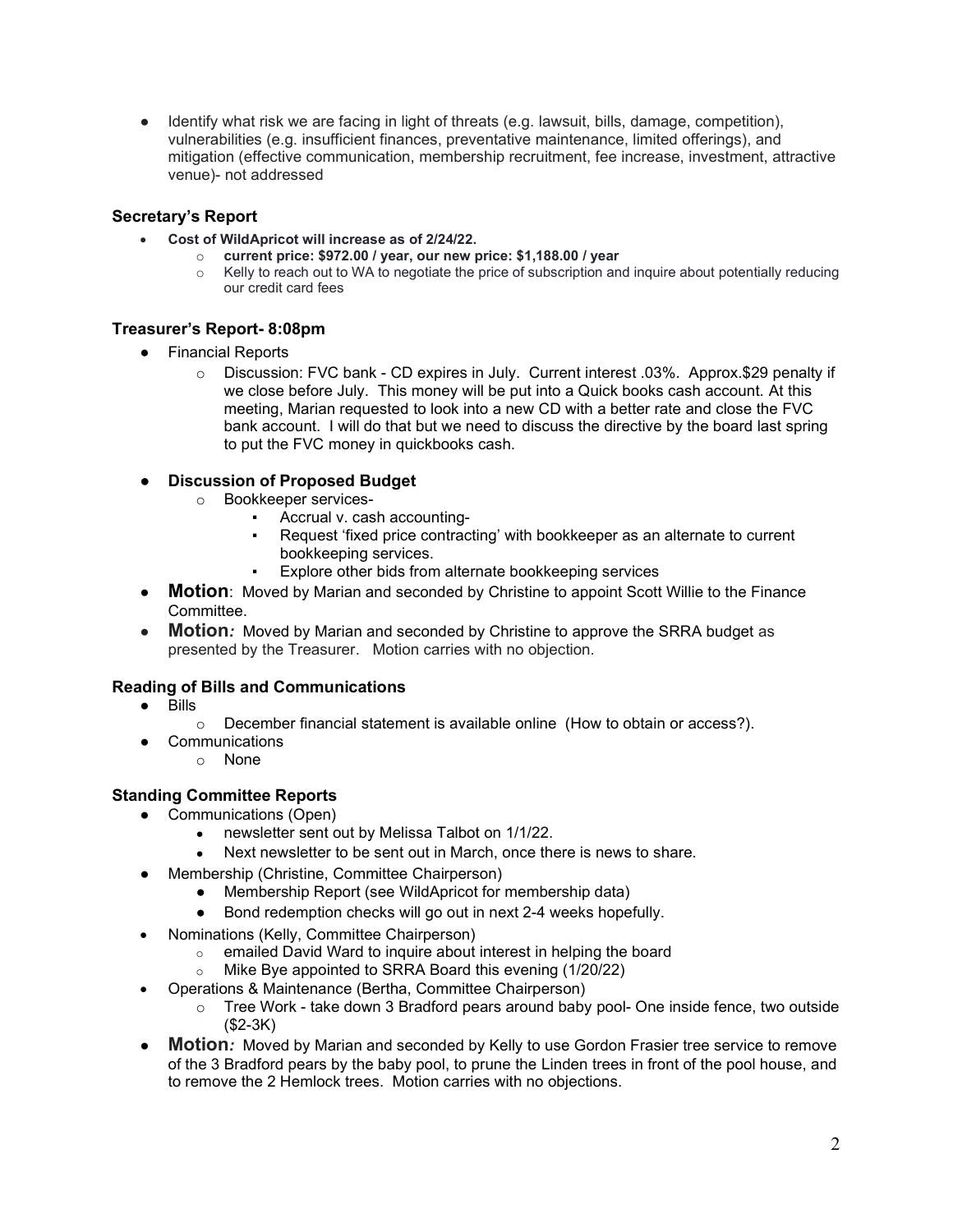- o Moving forward, hopes to Inspect bathrooms & guard room to determine what to determine affordability/feasibility of structural/functional improvements.
- o Consider purchasing:
	- Battery powered blower-. approx.\$150-
	- Pool vacuum Dolphin Vacuum- to be discussed later
	- Tables or Umbrellas sponsored by family or company
	- Recycling bins- to label clearly and more visibly. Kelly to support this.
- Social (Maurice, Committee Chairperson)
	- o Discussion: consider Volunteer Appreciation Night- prior to pool opening
	- o Increasing visibility on street
- Swim and Dive Team (Christine, Committee Chairperson)
	- o Kim Proulx, Dive Team rep reporting
	- $\circ$  **Motion:** Moved by Marian and seconded by Christine to increase the Sponsorships line item within the Dive budget from \$500 to \$1000 and the dive coach's salary increases from \$4500 to \$5000. The total is a net gain in the budget.
	- $\circ$  Secretary to email information regarding the Swim & Dive fundraiser (at Chipotle) to the general membership.

### Special Committee Reports

- By-laws
	- $\circ$  7:08pm: Scott Flory requested, via email on 1/16/22, to discuss the proposed revision of the bylaws presented to the membership. Specifically, Scott would like a few minutes to speak his position on the topic, along with an open discussion. Scott Flory read a prepared statement (see attachment from Scott) indicating that the board did not adopt ALL of the recommendations of the committee. He further clarified that this was unclear in the board communication thanking the bylaws committee for their work. Maurice Brungardt and Christine Schull, board members this past fall, both indicated that the board made a sincere and good faith effort to incorporate the suggestions of the bylaws committee. It was reiterated that the Members of the bylaws committee may still participate in the process, as the bylaws will be further discussed at the special meeting in the spring, scheduled for March 26. The board agreed to include Scott Flory's complete comments as an addendum to the January meeting minutes, once approved.

### Unfinished Business

- 7:27pm- 7:46pm- Lap Lane hours and Procedures (Christine)
	- o Discussed proposed schedule of Lap Swim:
	- $\circ$  when FCPS is in school, one hour of lap swim in the afternoon, maybe 1:30-2:30pm
	- $\circ$  when FCPS is in Summer, M-F, 11a-12p, Lanes 3-6 designated as Lap Swim (Lane 2 = gap/buffer lane)
	- o Master Swim schedule discussed. Need a coach, potential time(s) discussed.

### Action Items moving forward:

- $\circ$  FVC bank CD expires in July. Current interest .03%. Approx.\$29 penalty if we close before July. This money will be put into a Quick books cash account.- Board needs more information to determine where this money should be invested. (Marian did not like this idea but was approved by the board, last Spring, to do so)
- $\circ$  Request 'fixed price contracting' with bookkeeper as an alternate to current bookkeeping services.
- $\circ$  Email WA to negotiate the price of subscription and inquire about potentially reducing our credit card fees
- $\circ$  Obtain quotes for parking lot crack repairs, inquire re new umbrellas/furniture